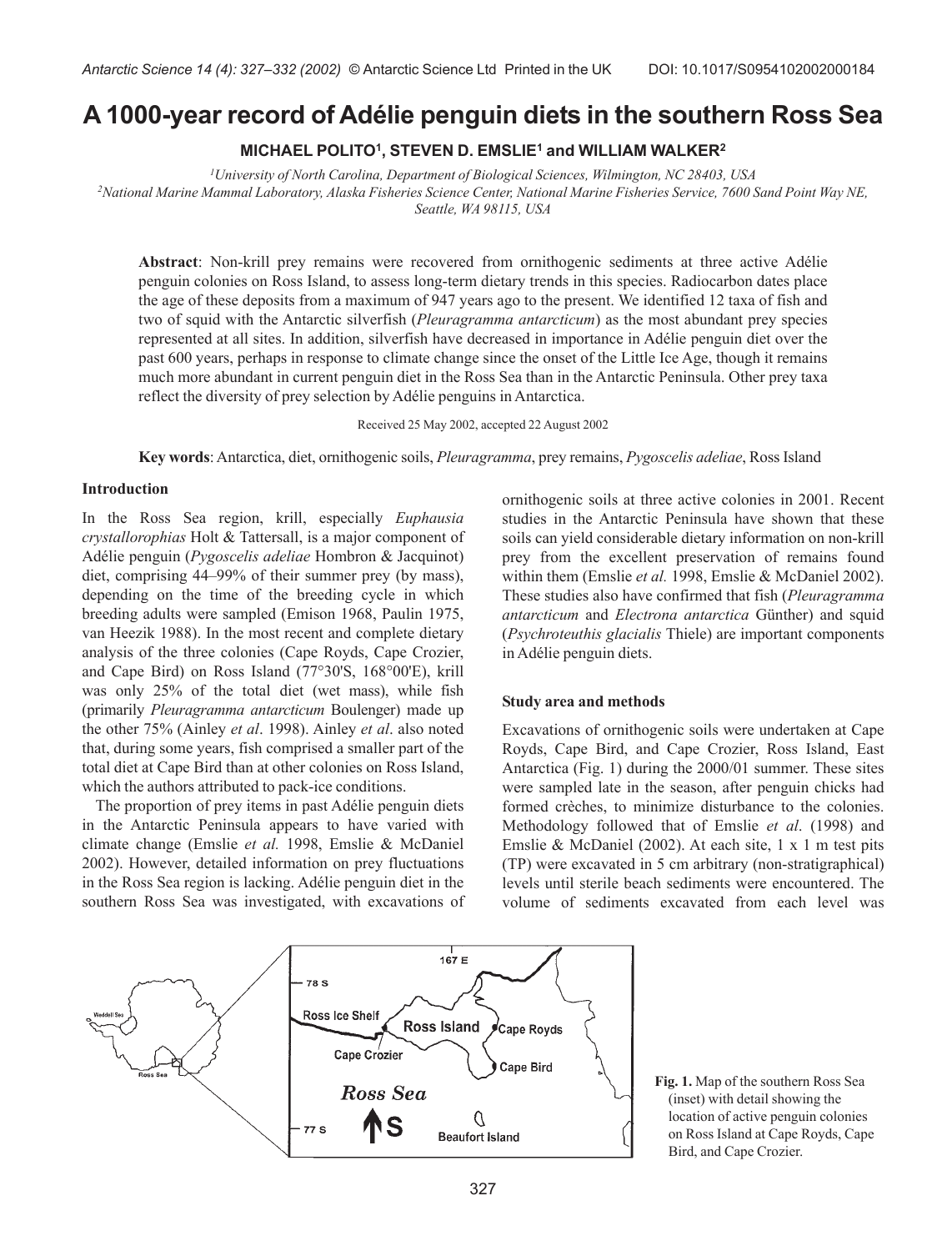**Table I.** The major prey taxa identified from beaks and otoliths recovered from all modern penguin colonies sampled at Ross Island, Antarctica. Sediment volume, the total number of identifiable specimens, and the minimum number of individuals (MNI; in parentheses) represented are provided for each taxon by stratigraphical level; an asterisk (\*) indicates those samples where the MNI was estimated from sorting only 15–22% (by mass) of the sediments from the No. 60 sieve (see text).

| Site/Provenience      | Sediment<br>volume (l) | Psychroteuthis<br>glacialis | Pleuragramma<br>antarcticum |
|-----------------------|------------------------|-----------------------------|-----------------------------|
| Cape Crozier          |                        |                             |                             |
| TP 1, Level 1         | 28                     | 5(3)                        | 683 (289)                   |
| TP 1, Level 2         | 26                     | 5(3)                        | 1037 (430)                  |
| TP 1, Level 3         | 24                     | 9(6)                        | 695 (866*)                  |
| TP 1, Level 4         | 16                     | 8(5)                        | 854 (949*)                  |
| TP 1, Level 5         | 19                     | 17(11)                      | 711 (1229*)                 |
| TP 2, Level 1         | 28                     | 3(2)                        | 473 (198)                   |
| TP 2, Level 2         | 28                     | 19(12)                      | 664 (279)                   |
| TP 2, Level 3         | 28                     | 8(4)                        | 1145 (479)                  |
| TP 2, Level 4         | 28                     | 12(6)                       | 1034 (1355*)                |
| Cape Bird             |                        |                             |                             |
| Area D, TP 1, Level 1 | 28                     |                             | $146(291*)$                 |
| Area D, TP 1, Level 2 | 28                     | 3(2)                        | $197(297*)$                 |
| Area D, TP 1, Level 3 | 28                     | 2(2)                        | 1004 (447)                  |
| Area D, TP 1, Level 4 | 28                     | 3(2)                        | 249 (404*)                  |
| Area D, TP 1, Level 6 | 14                     | 1(1)                        |                             |
| Area D, TP 1, Level 7 | 20                     |                             |                             |
| Cape Royds            |                        |                             |                             |
| TP 1, Level 1         | 28                     | 1(1)                        | $142(259*)$                 |
| TP 1, Level 2         | 28                     |                             | $185(318*)$                 |

determined using 14 litre buckets. Due to limitations in field logistics, the total amount of sediment sampled at these sites was limited to a maximum of 28 l per level. TP locations were determined by surveying the active areas and choosing sites near the middle of the colonies where sediments appeared to be deepest. Two TPs were completed at Cape Crozier while one each was excavated at Cape Bird and Cape Royds. All pits were backfilled with pebbles and rocks after excavations were completed.

Sediments were transported to the laboratory where they were washed through three nested screens with mesh sizes of 0.64, 0.32, and 0.025 cm² and dried. Organic material trapped in the top two screens was sorted and recovered by eye or with a low power magnifying lamp. The fine sediments in the 0.025 cm<sup>2</sup> screen was sorted again using two geology sieves of 1.0 mm (No. 18) and 0.25 mm (No. 60) mesh. Material in these sieves was sorted using a low-power stereomicroscope. All sediments from the No. 18 sieve were sorted in this manner. However, due to high sample volume and the large amount of time necessary to completely sort and process fine sediments from the No. 60 sieve, we subsampled this fraction by sorting only 15–22% (by dry mass) in nine of the samples and extrapolating the data to estimate the total number of prey items represented (see below).

Identification of otoliths and cephalopod remains were completed at the National Marine Mammal Laboratory, Seattle, Washington. The Minimum Number of Individuals (MNI) represented for fish taxa found in each level was determined by counting the most common side (right or left) of complete saggital otoliths present. Otolith fragments of unknown side were counted and this number was halved to estimate the number of whole otoliths represented. This number was halved again to give a conservative estimate of the total number of right and left otoliths. The higher number of either right or left otoliths was summed from these two categories to give a total MNI for each level.

For those nine levels in which only a subsample of the sediments from the No. 60 sieve was sorted (see Table I), MNIs were estimated for Antarctic silverfish by multiplying the MNI represented from the subsample by the total mass (g) of the sample and then dividing by the mass of sediments in the subsample. The resulting estimated MNI from the No. 60 sieve was then added to those found in the No. 25 sieve to calculate a total MNI for each level. MNIs were determined for squid species by counting the most abundant beak element (upper or lower) represented, partial and complete. Temporal changes in MNI per litre of sediments by site were statistically analyzed using a Chisquare test at  $P < 0.05$ . Expected values were calculated as the mean of the total MNI for all litres of sediment from all levels per pit.

Accelerated mass spectrometry (AMS) dating of penguin remains was completed by the Rafter Radiocarbon Laboratory, New Zealand, in collaboration with Dr David Lambert, Massey University. Samples consisted of bone when possible, but eggshell or feathers were also used. Radiocarbon dates of organic remains were corrected for the marine-carbon reservoir effect and upwelling of old water in the Southern Ocean by using a  $\Delta R = 750 \pm 50$  BP (see Emslie 1995, 2001). Calibrations were completed with the Calib 4.2 software program and the 98MARINE database (Stuiver & Reimer 1993, Stuiver *et al*. 1998). All dates are reported in  $2\sigma$  calibrated ranges in calendar years before present (BP). The relative age of levels without radiocarbon dates was assumed to follow stratigraphical chronology, with older levels occurring at greater depth in the deposits.

# **Results**

A total of 427 l of sediments was excavated from four TPs from the three colonies on Ross Island. One of the test pits (TP 2 at Cape Crozier) was in a recently abandoned breeding area. In addition, TP 1 in Area D (centre of the northern colony, see Heine & Speir 1989) at Cape Bird had ornithogenic sediments through level 4, but deeper levels contained primarily feather remains and few pebbles or prey remains. These deeper levels may have formed when the area was used as a moulting site by Adélie penguins and were not included in the dietary analyses. Similarly, TP 1 level 3 at Cape Royds was composed primarily of nonornithogenic sediments and was not included in our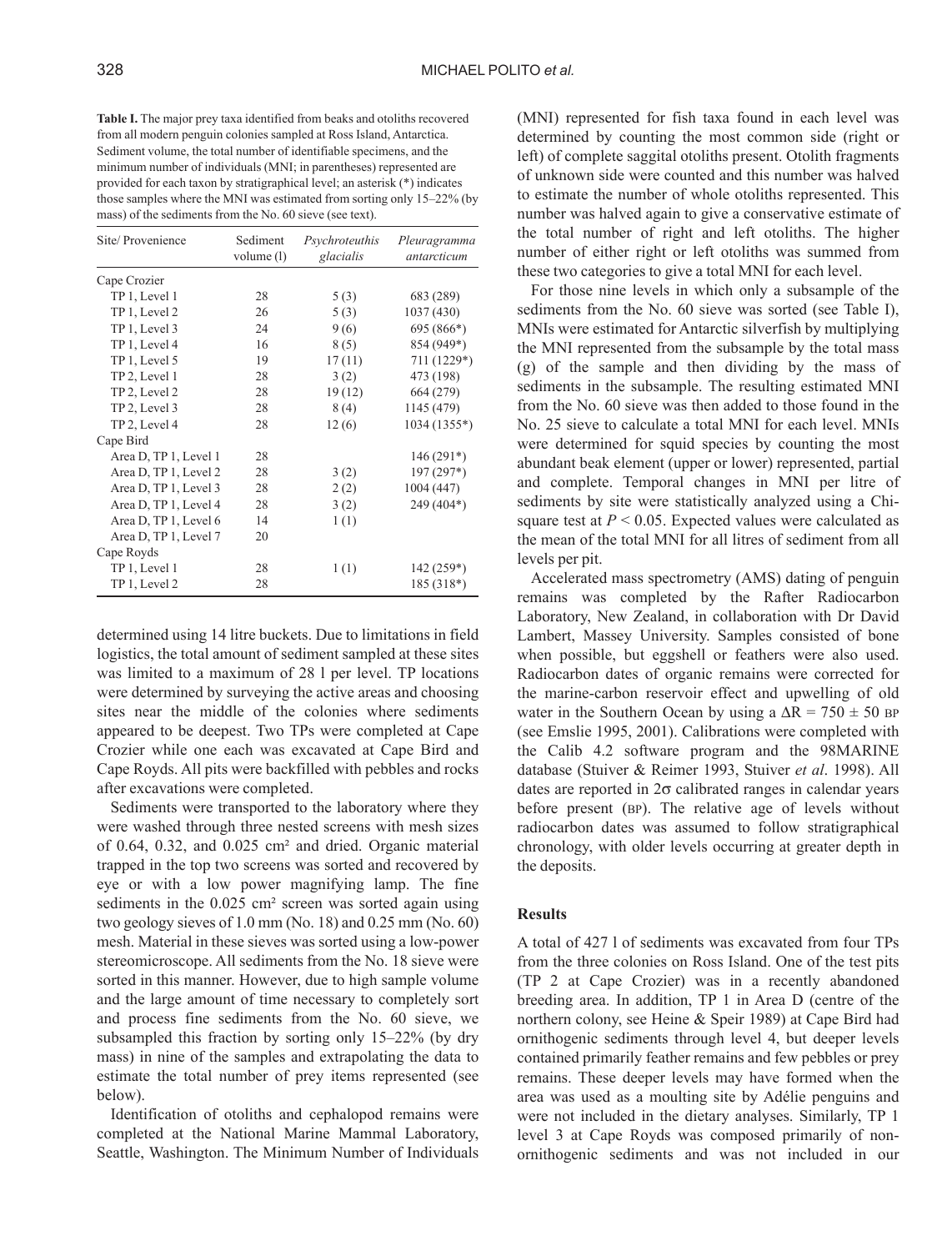**Table II.** Other prey taxa identified from beaks and otoliths recovered from the No. 18 geology sieve from Adélie penguin colonies, Ross Island. The total number of identifiable specimens and minimum number of individuals (MNI; in parentheses) are provided for each taxon by colony. These results reflect total specimens found in sorted sediments and do not include estimated MNIs calculated from the nine subsamples where only 15–22% by mass of the sediments were sorted.

| Taxon                                  | Cape<br>Crozier | Cape<br>Bird D | Cape<br>Royds |
|----------------------------------------|-----------------|----------------|---------------|
| Cephalopoda: Teuthoidea                |                 |                |               |
| Brachioteuthis sp.                     | 3(2)            | 2(1)           |               |
| Unident. oegopsid beak fragments       | 112             | 44             | 1             |
| Unident. Octopod                       | $\overline{2}$  |                |               |
| Osteichthyes:                          |                 |                |               |
| Family Nototheniidae                   |                 |                |               |
| Notothenia cf. N. neglecta             |                 | 1(1)           |               |
| Notothenia sp.                         | 11(8)           | 12(8)          | 11(8)         |
| Trematomus cf. T. eulepidotus          |                 |                | 2(1)          |
| Trematomus sp.                         | 32(23)          | 45 (32)        | 7(5)          |
| Pagothenia cf. P. bernachii            | 5(2)            | 5(4)           | 1(1)          |
| Pagothenia sp.                         | 14(10)          | 12(8)          | 9(5)          |
| Aethotaxis cf. A. mitopteryx           |                 |                | 1(1)          |
| Family Harpagiferidae (unident.)       |                 |                | 1(1)          |
| Family Channichthyidae                 |                 |                |               |
| Champsocephalus sp.                    |                 | 1(1)           |               |
| Pagetopsis maculatus                   | 52 (36)         | 7(6)           |               |
| Pagetopsis sp.                         | 4(4)            | 13(8)          | 2(2)          |
| Chionodraco sp.                        | 10(8)           |                | 4(2)          |
| Unident. Channichthyidae               |                 | 4(2)           |               |
| Unident. Notothenoidei                 | 64 (45)         | 28(16)         | 33(22)        |
| Unident. Notothenoidei                 | 7               | 49             | 40            |
| Family Myctophidae                     |                 |                |               |
| Protomyctophum bolini                  |                 | 1(1)           |               |
| Family Macrouridae (unident.)          |                 | 12(6)          | 1(1)          |
| Family Gempylidae                      |                 |                |               |
| Paradiplospinus gracilis               | 1(1)            |                |               |
| Unident. lapillae (utricular) otoliths | 525             | 60             | 27            |
| Unident. saggital otolith fragments    | 654             | 204            | 179           |

analyses, though one radiocarbon date was obtained from this level.

Dietary remains identified from all sites consisted of two major prey taxa, squid (*Psychroteuthis glacialis*) and Antarctic silverfish, that were quantified by level at each site (Table I). Other prey remains that were identified in the samples include another squid, *Brachioteuthis* sp., and 11 taxa of fish (Table II). *Pleuragramma antarcticum* is the most abundant prey species in the samples and varies in MNI per litre of sediments between the three sites (Table I). Moreover, at Cape Crozier, this species decreases significantly in relative abundance from older to younger levels in the deposits ( $\chi^2$  > 50.9, *P* < 0.001; Fig. 2) in both test pits. However, it should be noted that the levels in TP 2 at this site are slightly older than comparable levels in TP 1 (Table III), though both follow the same trends. At Cape Bird and Cape Royds, *P. antarcticum* shows no variation in abundance with stratigraphical level  $(\chi^2$  < 2.35, *P* < 0.5).

Nine radiocarbon dates provide an estimate for the occupation history of Ross Island (Table III). Except for



**Fig. 2.** Relative abundance (MNI, minimum number of individuals) of *Pleuragramma antarcticum* by stratigraphical level in test pits (TP) excavated at Cape Crozier (CC TP1 and TP2), Cape Bird (CB TP1), and Cape Royds (CR TP1). The decrease in abundance from older to younger levels at Cape Crozier is significant ( $\chi^2$  > 50.9, *P* < 0.001). See Table I for sample sizes.

those from Cape Royds, all dates reflect increasingly greater age with depth in the TPs. These dates are reversed at Cape Royds, with the oldest in level 2 and the younger in level 3, perhaps due to mixing of specimens in the sediments or other factors. The date from level 2 indicates that Adélie penguins began occupying Cape Royds at approximately 947–653 BP ( $2\sigma$  calibrated range) while other dates signify that Cape Bird and Cape Crozier were not occupied by breeding birds until 500 to 600 BP; Cape Bird probably was

**Table III.** Radiocarbon dates completed on Adélie penguin bone, eggshell, or feather fragments from active colonies on Ross Island, Antarctica. Conventional dates (in radiocarbon years BP) were corrected with a  $\Delta R =$  $750 \pm 50$  years and calibrated using the Calib 4.2 software program and the MARINE98 database (see Stuiver & Reimer 1993) to yield a 2σ calibrated range (in calendar years BP), or 95% confidence interval, for the true age of the sample.

| Site/Provenience              | Material | Lab. no.  | Conventional<br>date | $2\sigma$<br>Calibrated<br>range |
|-------------------------------|----------|-----------|----------------------|----------------------------------|
| Cape Crozier                  |          |           |                      |                                  |
| TP 1, Level 3                 | Bone     | NZA 13201 | $1272 + 65$          | $307 - 0$                        |
| TP 1, Level 4                 | Bone     | NZA 13202 | $1323 + 65$          | $401 - 0$                        |
| TP 1, Level 5                 | Eggshell | NZA 13313 | $1397 \pm 95$        | $492 - 0$                        |
| TP 2, Level 3                 | Bone     | NZA 13203 | $1463 + 80$          | 510-139                          |
| Cape Bird                     |          |           |                      |                                  |
| Area D, TP 1, Level 4 Bone    |          | NZA 13366 | $1580 + 55$          | $551 - 304$                      |
| Area D, TP 1, Level 6 Bone    |          | NZA 13367 | $1547 + 55$          | 534-286                          |
| Area D, TP 1, Level 7 Feather |          | NZA 13374 | $1856 + 65$          | 797-530                          |
| Cape Royds                    |          |           |                      |                                  |
| TP 1, Level 2                 | Bone     | NZA 13368 | $2007 + 60$          | 947–653                          |
| TP 1, Level 3                 | Eggshell | NZA 13369 | $1241 \pm 55$        | $281 - 0$                        |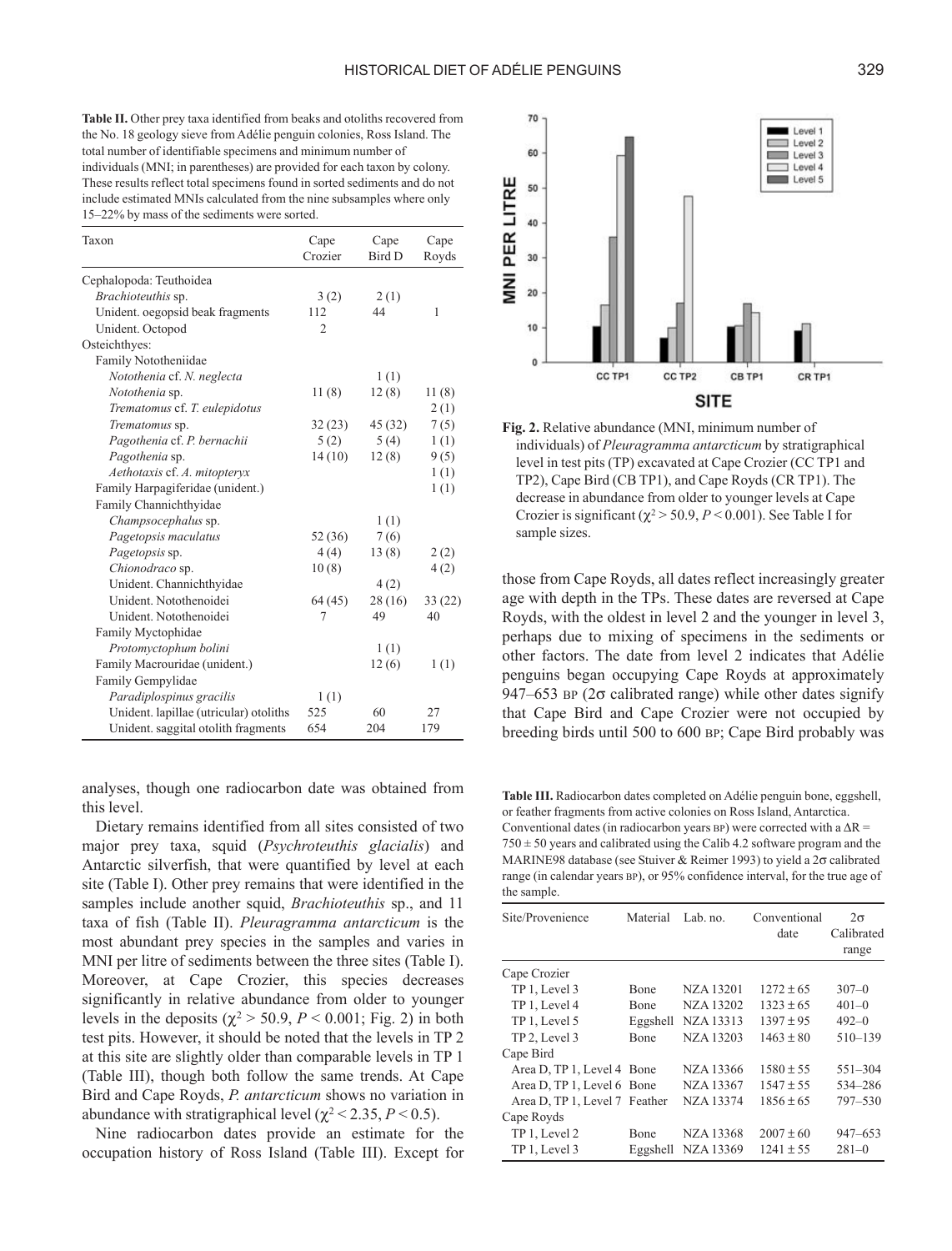used as a moulting site only up to 797 years ago (Table III). These results are comparable to other published dates on penguin remains from Cape Bird and Cape Crozier (Lambert *et al*. 2002).

# **Discussion**

The radiocarbon chronologies presented here and elsewhere (Lambert *et al*. 2002) indicate that breeding Adélie penguins have been active on Ross Island since approximately 1000 years ago, at least at Cape Royds. Data from Cape Crozier and Cape Bird provide a dietary record spanning the last 510 to 551 years. Dates for the occupation of Cape Bird are much younger than suggested by Speir & Cowling (1984) and Heine & Speir (1989) who obtained two dates on penguin bones at the middle colony at Cape Bird that indicated ages of  $8080 \pm 160$  and  $7070 \pm 180$ . respectively. However, these dates are considered to be incorrect based on evidence for a much younger age for the beach terraces where these samples were taken (Dochat *et al*. 2000). Other penguin dates completed by Dochat *et al*. (2000) at Cape Bird are from bones deposited in raised beach, rather than ornithogenic sediments, and are not associated with breeding occupation in the past.

# *Fish remains*

Three of the five most abundant prey taxa identified from all the ornithogenic soils examined in this study are nototheniid fish. These include the predominant taxa, *Pleuragramma antarcticum*, as well as *Trematomus*, *Notothenia*, and *Pagothenia* species. Ainley (2002) proposed that Adélie penguins mix nototheniid fish with *Euphausia crystallorophias* when feeding over the continental shelf. Radiotelemetry studies have shown that Adélie penguins from Ross Island colonies forage throughout McMurdo Sound and over the continental shelf (Sadleir & Lay 1990, Ribic *et al*. 1998).

*Pleuragramma antarcticum* is circum-Antarctic in distribution and accounts for over 80% of numbers and biomass of fishes in the Ross Sea (Gon & Heemstra 1990). Larval and juvenile *P. antarcticum* occur within the maximum foraging depth (170 m) of Adélie penguins (Williams 1995) and this fish has long been recorded as a dietary component of this species (Emison 1968, Paulin 1975, van Heezik 1988, Ainley *et al*. 1998), as well as for emperor penguins (*Aptenodytes forsteri* Gray; Cherel & Kooyman 1998) and Weddell seals (*Leptonychotes weddellii* Lesson; Plötz *et al*. 1991) in the southern Ross Sea.

Despite the abundance of *Pleuragramma antarcticum* in the Ross Sea, our data indicate that this prey species has decreased in importance in Adélie penguin diets over the past 600 years at Cape Crozier. A similar decrease is reflected in the data from Cape Bird and Cape Royds,

though the trends are not statistically significant. These trends may not necessarily indicate a decrease in *P. antarcticum* in the Ross Sea, but may simply reflect changes in foraging conditions (e.g. amount of open water) and prey selection by Adélie penguins. Ainley *et al*. (1998) found that Adélie penguins may switch between krill and fish depending on pack-ice conditions. During years with extensive sea-ice coverage, krill is more available while fish, especially *P. antarcticum*, is taken more so when less ice is present.

Although climatic factors may be responsible for the decrease in *Pleuragramma antarcticum* in penguin diets at Cape Crozier, the radiocarbon and palaeoclimatic records lack the resolution for correlation over such a relatively short time period. Data from the Dry Valleys indicate that a warming trend and an increase in lake levels began in this region at about 1200 to 1000 years ago (Lyons *et al*. 1998, 1999). This trend was interrupted by cooling during the Little Ice Age (LIA) from about 450 to 100 years ago (Grove 1988) when conditions in East Antarctica are known to have been colder than today (Mosely-Thompson *et al*. 1990). Although radiocarbon dates presented here overlap extensively, rendering it too difficult to determine the exact timing for silverfish abundance in past penguin diet, the stratigraphical chronology of the samples at Cape Crozier begins in conjunction with the onset of the LIA. It is possible that silverfish were more important in Adélie penguin diet at that time, and then became less important as conditions cooled from 450 to 100 years ago. Further studies, including isotopic analyses of the otoliths, are needed to test this hypothesis.

Dietary trends for Adélie penguins follow a different pattern in the Antarctic Peninsula where krill, especially *Euphausia superba* Dana, is the dominant prey in open waters and in pack ice (Ainley *et al*. 1992). In addition, these authors found that fish (especially *Electrona antarctica*) and squid became more important prey items in winter. Although Ainley *et al*. (1992) did not recover *Pleuragramma antarcticum* in their penguin stomach samples, data from ornithogenic sediments at Palmer Station (64°04'W, 64°46'S), Anvers Island, and Rothera Point (67°34'S, 68°08'W), Adelaide Island, indicate it was an important prey species (with *Psychroteuthis glacialis*) for Adélie penguins in the past (Emslie *et al*. 1998, Emslie & McDaniel 2002). *Pleuragramma antarcticum* abundance in the sediments also appears to correlate with cooling periods, presumable when more sea ice would be present, in the Antarctic Peninsula region (Emslie *et al*. 1998), a pattern opposite that of the Ross Sea.

Other nototheniids represented in the sediments at Ross Island, *Trematomus* and *Notothenia* species, are also circum-Antarctic in their distributions and known to feed on krill (Miller 1993). These species are found well within the foraging depth of Adélie penguins (Williams 1995), especially *N. neglecta* Nybelin juveniles, which occur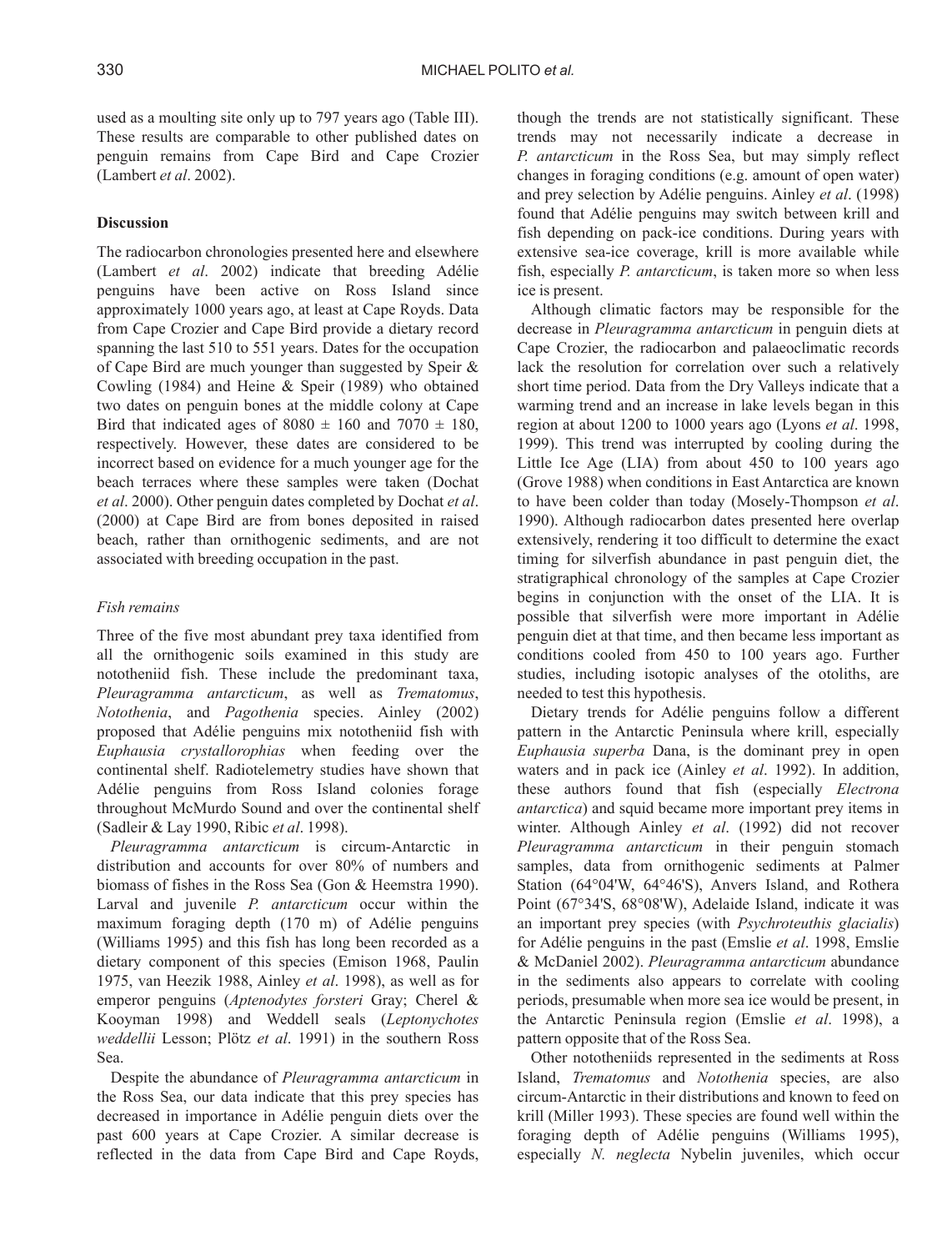within 1–10 m of the surface (Miller 1993). These nototheniids perhaps are taken when penguins are foraging in krill swarms.

#### *Squid remains*

The mesopelagic squid *Psychroteuthis glacialis* was the most abundant cephalopod prey identified in the ornithogenic soils. Though there are few records of cephalopod predation by Adélie penguins, one study in Adélie Land found that *P. glacialis* comprised 3% of the diet by mass in some adult penguins (Offredo *et al*. 1985). Even though *P. glacialis* is considered a common, circum-Antarctic species (Lu & Williams 1994), little is known concerning its distribution in the Ross Sea. *P. glacialis* does comprise a small but significant part of emperor penguin and other seabird diets in the Ross Sea (Ainley *et al*. 1984, Cherel & Kooyman 1998), though it has not been identified as a component of Adélie penguin diet in this region (Emison 1968, Paulin 1975, van Heezik 1988, Ainley *et al*. 1998). Larval squid possibly could be taken opportunistically while Adélie penguins are foraging in krill swarms. In the Antarctic Peninsula, *P. glacialis* may comprise up to 44% by mass of Adélie penguin diet in winter (Ainley *et al*. 1992).

Our data on relative abundance of prey species can be compared to similar data from the Antarctic Peninsula region (Emslie *et al*. 1998, Emslie & McDaniel 2002). In sites of the same age as those in the Ross Sea, *Pleuragramma antarcticum* is almost four times as abundant (26.95 MNI per litre; Cape Crozier, Test Pit 1, Levels 1–4) in sediments from Ross Island than those from Rothera Point, Adelaide Island (6.80 MNI per litre; Emslie & McDaniel 2002). This pattern agrees with a review of diet samples throughout Antarctica by Ainley (2002) that indicates *P. antarcticum* is more important in Adélie penguin diet in the southern Ross Sea than in the Antarctic Peninsula where krill (*Euphausia superba*) is the primary prey.

Conversely, *Psychroteuthis glacialis* is much more prevalent (more than seven times) in similar aged sediments from Rothera Point (1.38 MNI per litre; Emslie & McDaniel 2002) than in those from Ross Island (0.18 MNI per litre). Squid also appears to be a more important component of Adélie penguin diet near Palmer Station than at Ross Island, though this comparison cannot be easily quantified (Emslie *et al*. 1998). If Adélie penguins in the Antarctic Peninsula are foraging over deeper water than those in the southern Ross Sea as suggested by Ainley (2002), penguins in the former region could have greater opportunities to prey on *P. glacialis* when it rises from depth. Additional data from ornithogenic soils throughout Antarctica will help verify these regional dietary trends.

# **Conclusions**

Results from several studies (Emslie *et al*. 1998, Emslie & McDaniel 2002, Ainley 2002) demonstrate how climate change, bathymetry, and other factors are important in determining the prey available to foraging Adélie penguins. Ainley (2002) argues that Adélie penguins, like many seabirds, are generalists. This suggests that a perceived change in the abundance of fish in Adélie penguin diet, if not an artefact of penguin physiology (e.g. increase in metabolic activities) or other factors, reflects either the relative availability of the prey species in the marine environment or changes in environmental conditions (i.e., amount of sea ice). If true, and if the relative abundance of krill and fish in penguin diet varies proportionally, assumptions may be made on past marine conditions based on non-krill prey in ornithogenic sediments. Further studies of the ornithogenic soils in the southern Ross Sea region, coupled with tools such as stable-isotope analyses, may help resolve this issue.

#### **Acknowledgements**

This research was funded by a grant to S. Emslie from the National Science Foundation (OPP 9909274) and an NSF Research Experience for Undergraduates award (OPP 0042786). We thank Raytheon Polar Services for logistical support in Antarctica; Larry Coats provided field assistance. D. Ainley provided valuable suggestions on an earlier draft of this paper. This research was completed in partial fulfilment of an undergraduate Honor's Thesis at the University of North Carolina, Wilmington, by the senior author. Helpful comments were provided by P. Kelly, T. Lankford, D. Webster, and two anonymous reviewers.

## **References**

- AINLEY, D.G. 2002. *The Adélie penguin: bellwether of climate change*. New York: Columbia University Press, 314 pp.
- AINLEY, D.G., O'CONNER, E.F. & BOEKELHEIDE, R.J. 1984. The marine ecology of birds in the Ross Sea, Antarctica. *Ornithological Monographs No*. 32, 1–97.
- AINLEY, D.G., RIBIC, C.A. & FRASER, W.R. 1992. Does prey preference affect habitat choice in Antarctic seabirds? *Marine Ecology Progress Series*, **90**, 207–221.
- AINLEY, D.G., WILSON, P.R., BARTON, K.J., BALLARD, G., NUR, N. & KARL, B. 1998. Diet and foraging effort of the Adélie penguins in relation to pack-ice conditions in the southern Ross Sea. *Polar Biology*, **20**, 311–319.
- CHEREL, Y. & KOOYMAN, G.L. 1998. The food of emperor penguins (*Aptenodytes forsteri*) in the western Ross Sea, Antarctica. *Marine Biology*, **130**, 335–344.
- DOCHAT, T.M., MARCHANT, D.R. & DENTON, G.H. 2000. Glacial geology of Cape Bird, Ross Island, Antarctica. *Geografiska Annaler*, **82A**, 237–247
- EMISON, W.B. 1968. Feeding preferences of the Adélie penguin at Cape Crozier, Ross Island. *Antarctic Research Series,* **12**, 191–212.
- EMSLIE, S.D. 1995. Age and taphonomy of abandoned penguin colonies in the Antarctic Peninsula region. *Polar Record*, **31**, 409–418.